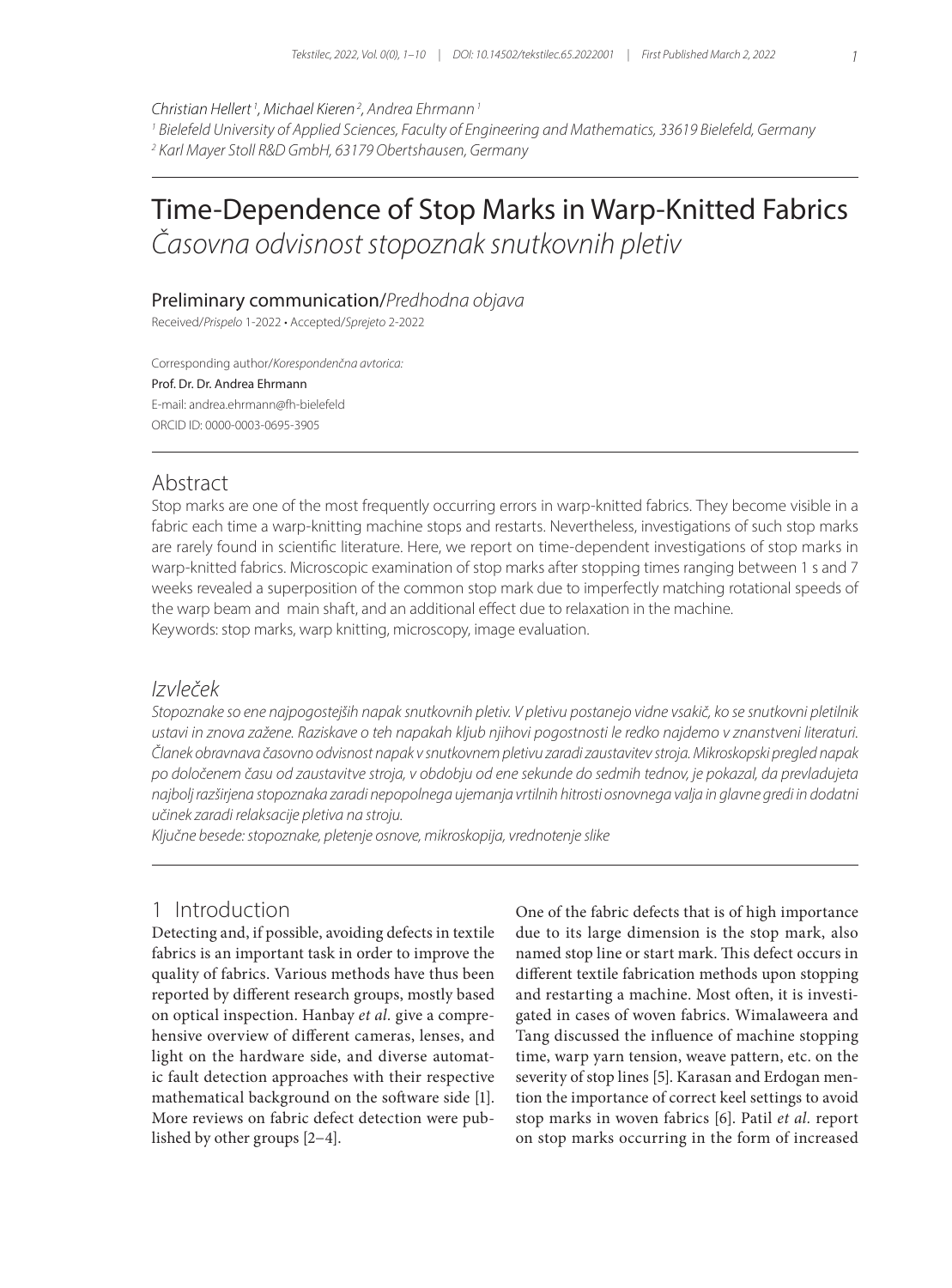or decreased pick spacing, i.e. thin or thick places. They mention the importance of correct cloth fell position to reduce or even avoid such stop marks [7]. Other authors reported on the effect of shed geometry [8] or concentrated on optical investigation methods to detect and classify stop marks [9−11].

Similar investigations regarding stop marks in warp and weft knitted fabrics, however, are scarce. Au mentioned stop marks in circularly knitted fabrics and described them as straight horizontal streaks, occurring due to different yarn tensions [12]. Wijesingha and Jayasekara mention stop-lines as one of eight defect types in warp-knitted fabrics and discuss their possible detection by self-organizing maps, finding nearly an 80% detection rate [13]. Earlier, Orchard and Barker discussed high-speed photography as a possibility to detect stop lines in circularly and warp-knitted fabrics [14].

A more detailed examination of the reasons for stop marks in warp knitted fabrics was reported by the ITA of RWTH Aachen University [15, 16]. They described the stop marks as being the actual stop line plus additional lines before and after the row of machine stopping and identified these additional lines as stopping (larger stitches) and starting (smaller stitches) lines, which they attributed to a difference in the time-dependent rotational speeds of the warp beam and main shaft. The small number of scientific publications, however, is in contrast to the importance of solving this problem for warp-knitting machines.

Here, we report on a superposition of common stop marks and a time-dependent effect which became evident due to longer stopping periods of a warp-knitting machine due to Covid-19 restrictions in our university.

## 2 Materials and methods

Experiments were performed on a warp knitting machine HKS 3-M-EL, 42'' with gauge E28 (Karl Mayer Textilmaschinenfabrik GmbH, Obertshausen, Germany). The simple warp knitted structure reverse locknit (1-2 / 1-0 // 1-0 / 2-3//) was selected to enable a relatively simple investigation of the pore sizes between the yarns (cf. Figure 1).

Stop lines were produced for different nonoperation periods between  $t = 1$  second and  $t = 7$  weeks. Microscopic images were taken in the middle of each stop mark as well as on the left and right side of the fabric, approximately 10 cm from the outer borders, by a digital microscope Camcolms2 (Velleman, Gavere, Belgium).

These images were evaluated by ImageJ 1.53e (National Institutes of Health, USA) in the following way: Firstly, the scale was defined, enabling the conversion of pixels to lengths. Next, a threshold filter was applied in the histograms of the images to differentiate between yarns and "holes" between them, i.e. all pixels brighter than the threshold were defined as yarn, while all pixels darker than the threshold were defined as pores (cf. Figure 1). In this way, the images were converted into black-andwhite images where all black areas showed yarn, and all white areas showed pores. Next, the function "analyze particles" was applied to measure the open areas between the yarns. In this way, all pore sizes were separately measured, usually more than 300 pores per image. These quantitative evaluations were performed on the microscopic images taken in the middle of each stop line, while the images taken near the borders will be discussed qualitatively.

## 3 Results and discussion

A first impression of the stop marks after short and long nonoperation periods is given in Figure 1. Here the stop line is clearly visible after 49 days (7 weeks) without working on the machine (Figure 1b). Even slight color changes are visible, which can be attributed to a light rust film having developed on the needles, caused by the unplanned duration in which working on the machine was not possible. While such long nonoperation periods are uncommon in the textile industry, investigating them is nevertheless important since here effects become more clearly visible, which may already occur after much shorter periods of nonoperation, albeit to a smaller extent.

For a very short stop, by switching the machine off and directly on again, the stop line is much harder to detect (Figure 1a). Indeed, the microscopic images do not fully reveal the impression to the human eye, which makes quantitative examinations more complicated than in cases involving woven fabrics. For the quantitative evaluation of the structure, it must be mentioned that unit cells of warp knitted patterns normally contain min. 2x2 stitches [17−19]. This is also partly visible in Figure 1, where alter-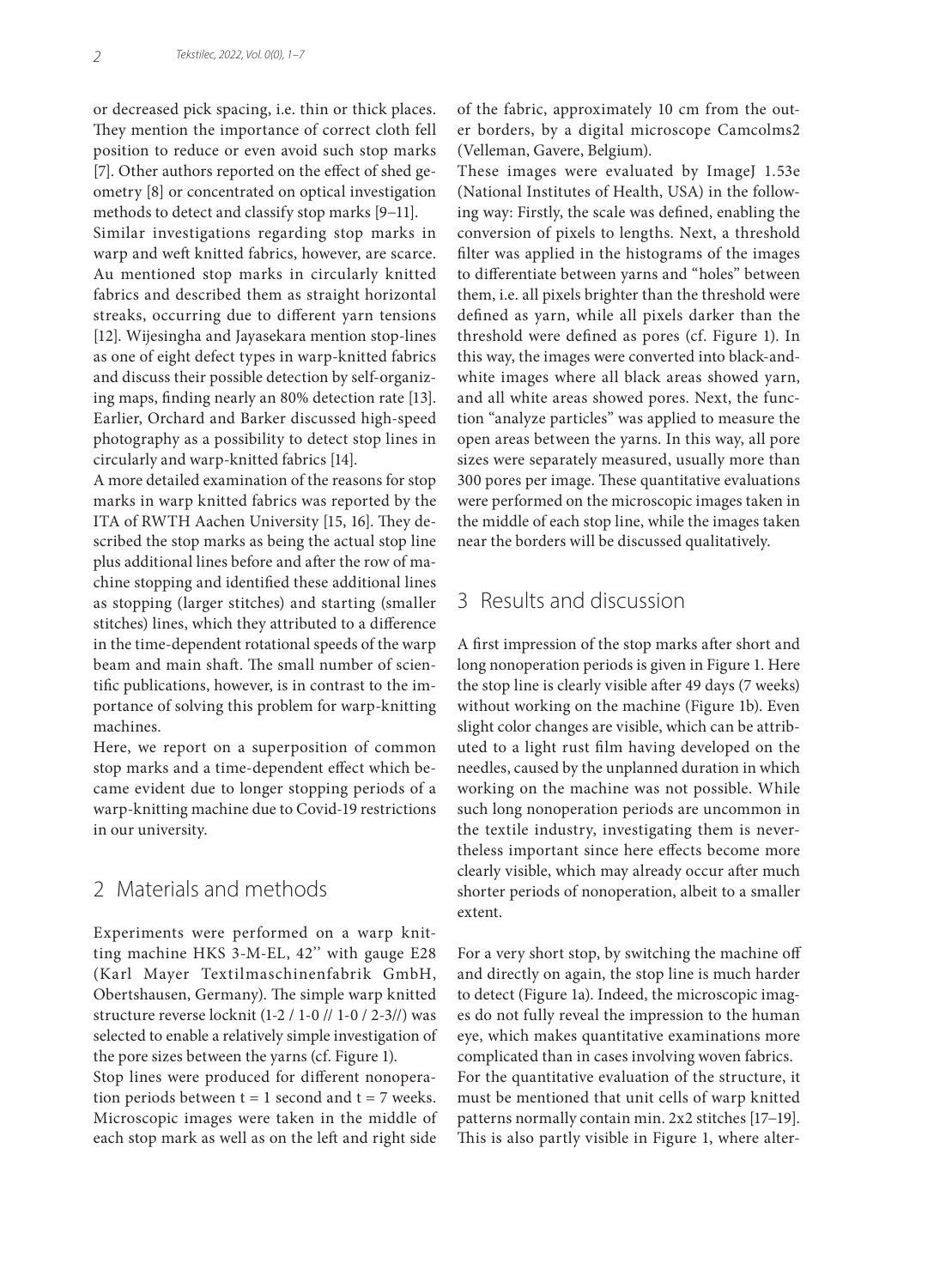

*Figure 1: Microscopic images of stop marks, taken after nonoperation periods of the machine of (a) 1 s; (b) 49 d*

natingly smaller and larger pores are visible coursewise. A deeper look reveals also alternating shapes of the pores walewise.

On the one hand, this means that evaluations must take into account the alternating pore sizes by averaging them separately. On the other hand, it cannot be excluded that the visibility of a stop mark depends on whether it occurs in the first or the second line of the pattern used here, and that this effect becomes much more pronounced for more sophisticated patterns. To avoid leveling out any important effects due to overly averaging, Figure 2 shows the raw data (averaged over alternating wales) of all image evaluations. Black and red lines indicate alternating pores in the coursewise direction (i.e. alternating parallel to the stop marks, or in other words, alternating horizontally). It must be mentioned that the areas of the microscopic images were chosen "by eye", trying to position the stop mark in the middle of the image, i.e. at course 7 of 13 visible courses. The marks occurring after very short stopping durations are especially hard to see under the microscope (cf. Figure 1a) as that there are only small deviations of this positioning, so the main deviations from the average pore size are visible in the graphs around courses 6−8.



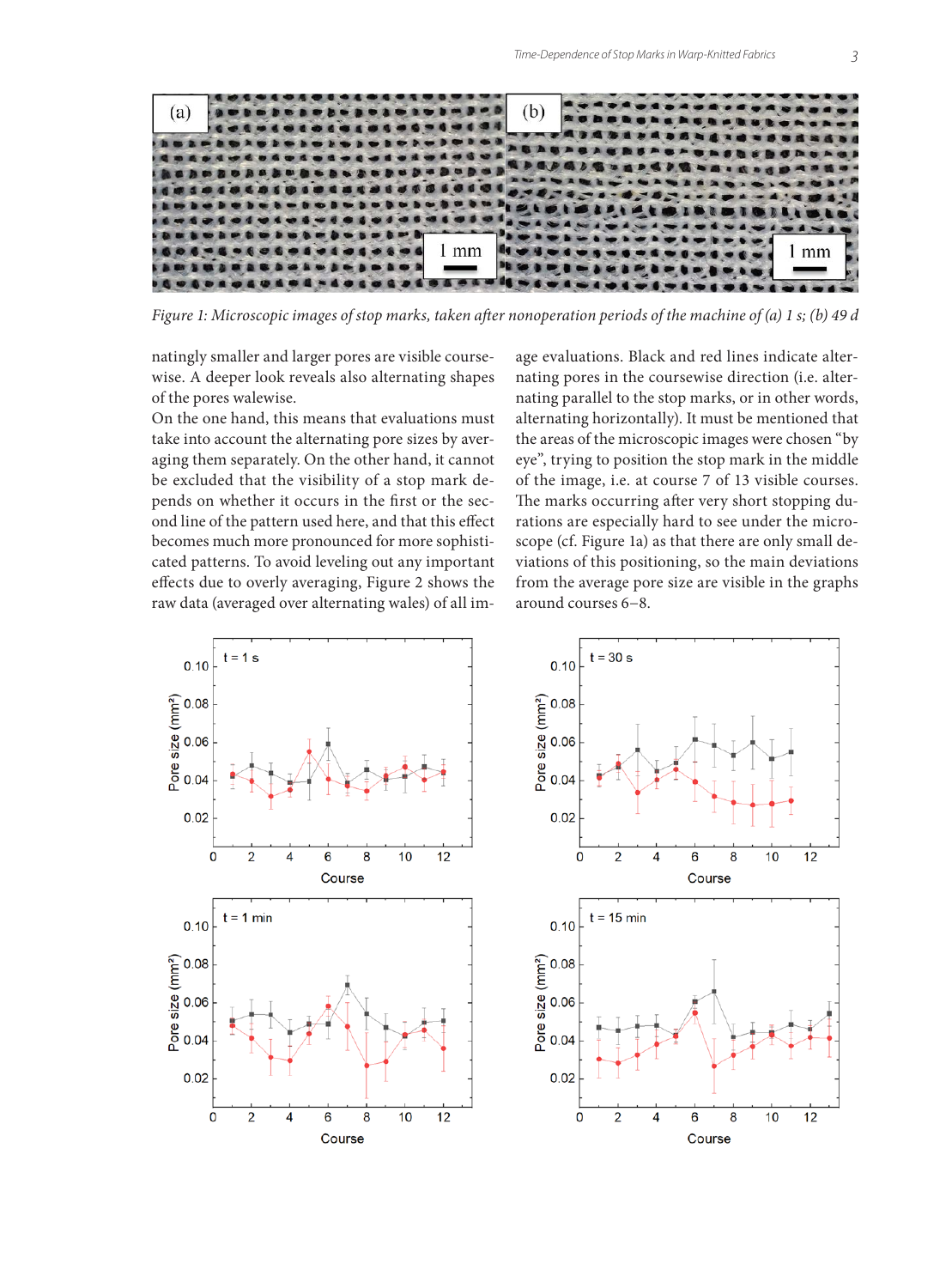

*Figure 2: Pore sizes averaged for alternating wales (black and red dots), depending on the courses around a stop mark. The stop marks are located around columns 6-8 in the microscopic images*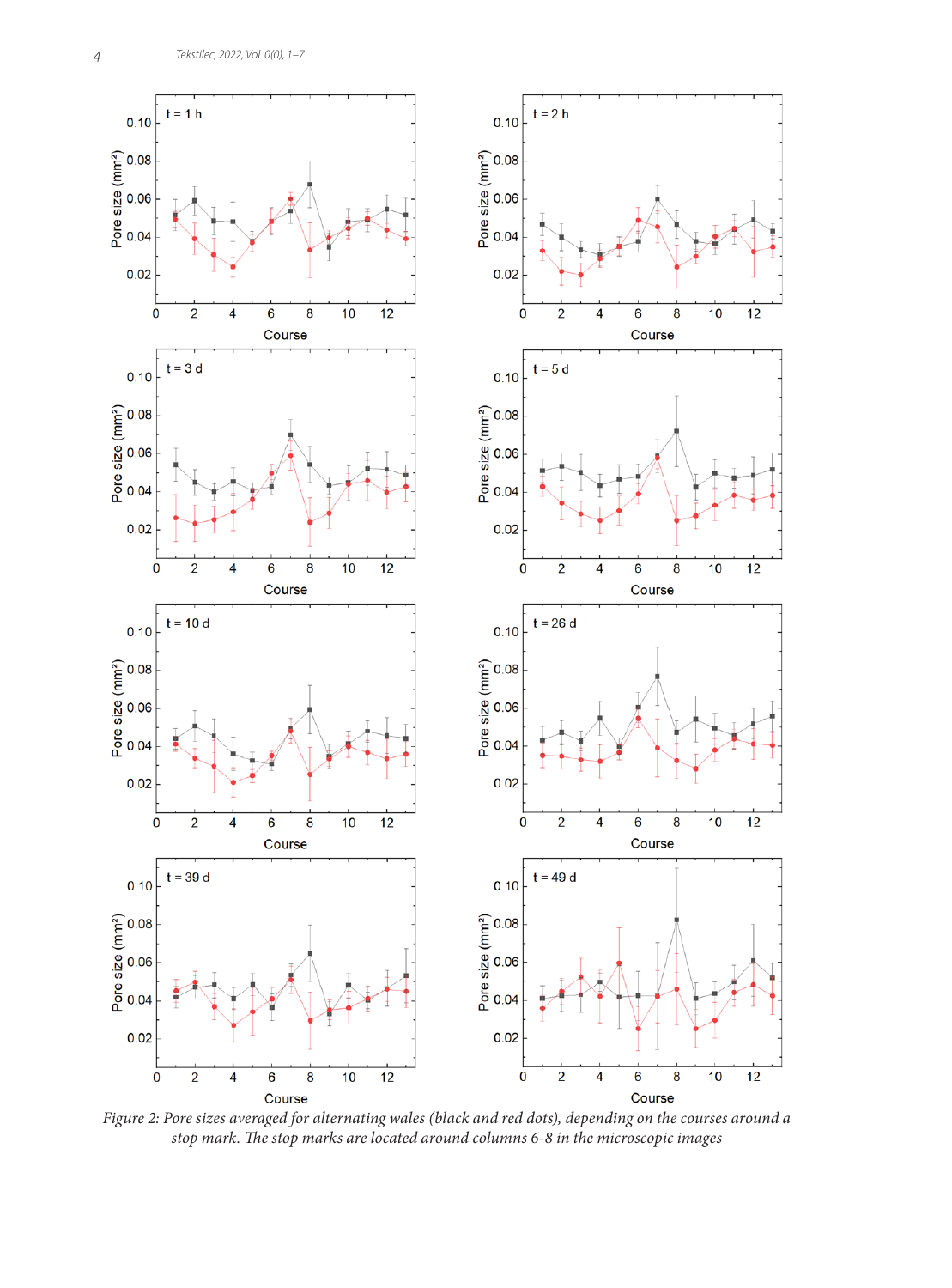Comparing these results from a broad range of nonoperation periods, the following statements can be made:

- A maximum pore size can, in most cases, be found roughly in the middle of the image, i.e. at the position where the stop mark was located with the human eye. In most cases, the maxima of the red and the black lines, indicating alternating wales, differ by one course. This finding underlines that not all pores in one course should be averaged.
- Oppositely, no evidence can be found that the severity of the stop line is influenced by the course in which it occurred – if the alternating courses had an effect, there should be two different slopes or maximum heights or the like visible in some of the graphs.
- A tendency towards higher maxima and also slightly larger pore sizes far away from the main stop line is visible for the "black" line. Due to the large error bars, however, this finding cannot be regarded as significant.
- For long nonoperation periods, the error bars of the values near the stop line are increased, and the slopes of the curves vary strongly, corresponding to the quite chaotic impression of Figure 1b.
- Even the relatively small effect after stopping the machine for 1 s, hardly visible in Figure 1a, can be quantified and shows maxima in the red and the black line.
- In many cases, the maxima in the curves seem to be accompanied by small neighboring minima, before, several courses apart from the maxima, the base value is reached again. This is not perfectly identical with the findings reported in [15, 16].

It must be mentioned, however, that some observations do not fit into this idealized description. The following deviations can be found:

- For  $t = 30$  s, the black curve does not show a clear maximum, and both curves differ more strongly for higher course numbers than in the other cases.
- For  $t = 3$  d, both maximum pore sizes occur in the same course.
- And finally, for  $t = 49$  d, the fabric is already damaged so severely that the error bars become quite large, as previously mentioned.

The first two problems may be attributed to the manual handling of the fabrics during image acquisition under the microscope. It cannot be excluded that while trying not to pull the fabric into any direction, it has nevertheless been slightly elongated or sheared erroneously. Such undesired manipulations of the fabric can possibly be counteracted by fixing the fabric on a frame before taking images. Alternatively, stretching the fabric by a defined small ratio may be a good alternative to increase the reliability of the microscopic images.

It must be underlined that in normal use, a warp knitting machine's downtime is normally quite short, so that the case depicted in Figure 1b will usually not occur. However, this artificially produced error is instructive to get an idea of the possible error due to stopping the machine for some hours or even days. In addition, while Figure 1a – taken after the shortest stopping duration of only 1 s – shows nearly no disturbance of the fabric in the microscopic image, the stop mark is, even for this shortest possible stopping time, well visible in reality, if the fabric can be moved, and its shine can be recognized by eye. In this way, there is no "negligible" stopping time as the stop marks become visible at once. The same effect was found in preliminary tests with other patterns produced on the same machine.

This effect is even stronger if the sides of the fabric are taken into account. Figure 3 exemplarily depicts two images taken on the left side, on the fabrics with minimum and maximum nonoperation periods.

For the image taken after stopping the machine for 1 s (Figure 3a), only a small deviation from the desired 90° angle between course and wale orientation is visible. For the longest nonoperation period, however, a strong angle between the wale direction in the "new" part of the fabric (i.e. above the stop mark) and the wale orientation in the "older" part (below the stop mark) is visible. This clearly shows the effect of dry relaxation in the machine, which apparently not only influences the stitches in the stop mark (cf. Figure 1b), but also the residual fabric.

Previous investigations suggested tailoring the time-dependent rotational speeds of the warp beam and main shaft [15, 16]. The aim of the recent study, however, was to define a quantitative description of the stop marks to enable further investigations of possible solutions of this problem.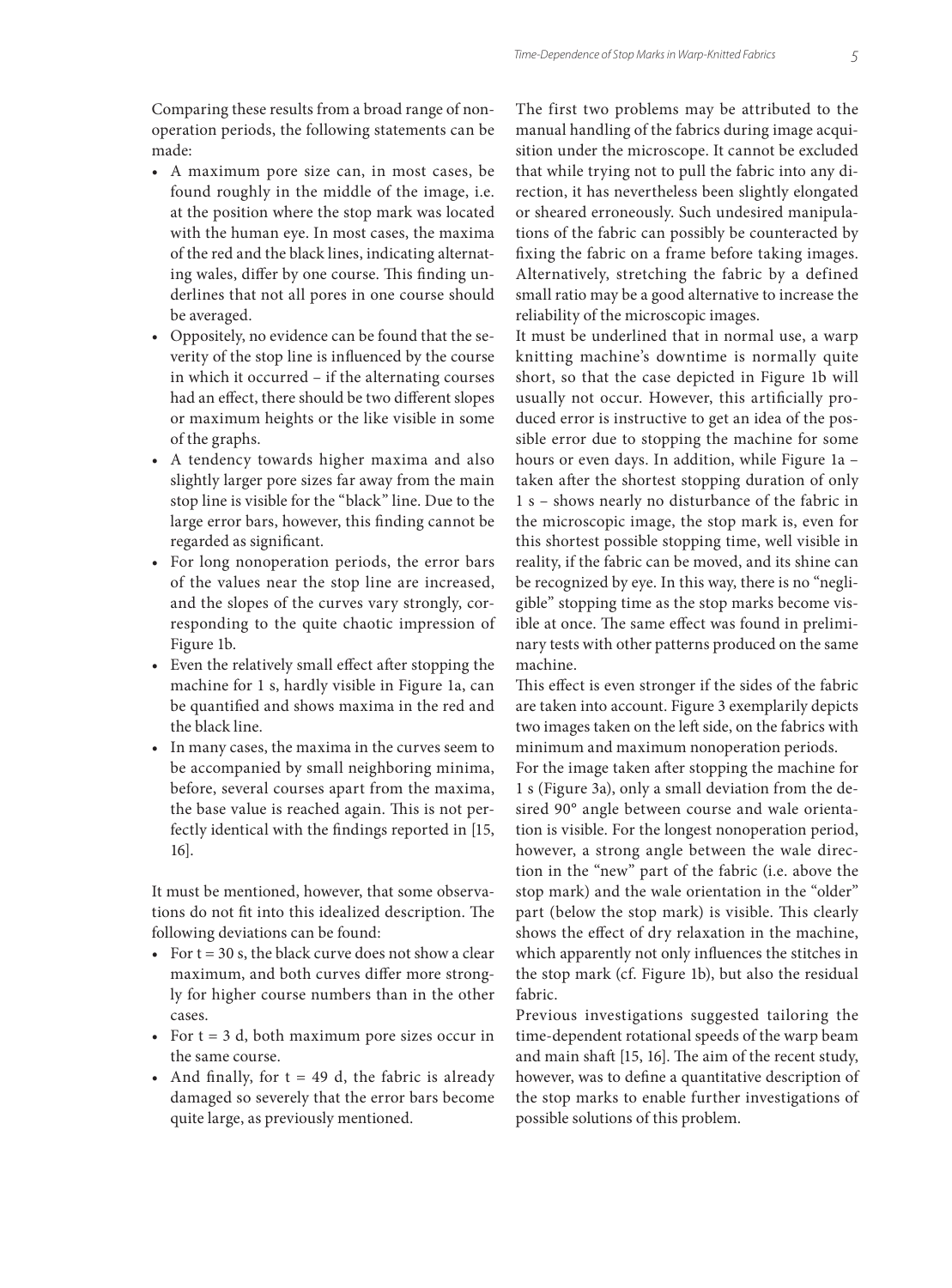

*Figure 3: Microscopic images of stop marks near the left borders of the warp knitted fabrics, taken after nonoperation periods of the machine of (a) 1 s; (b) 49 d*

### 4 Conclusion

Stop marks in a warp-knitted fabric were evaluated by taking microscopic images and measuring the pore sizes around the stop lines. By evaluating alternating wales separately, maximum pore sizes were found in two adjacent courses near the optically visible stop mark. In most cases, these maxima were surrounded by smaller minima. Deviations from this systematic description can most probably be attributed to inaccurate handling of the stretchable and shearable fabrics during microscopy.

For the next steps, more reliable handling is thus necessary, as well as taking more measurements on different warp-knitted structures in order to develop a general description of the stop marks and neighboring courses, and finally an approach to reduce the intensity of these fabric defects for different nonoperation periods. The recent study serves as a base for the quantitative evaluation of different approaches to reduce these stop marks.

## References

- 1. HANBAY Kazim, TALU, Muhammed Fatih, ÖZGÜVEN, Ömer Faruk. Fabric defect detection systems and methods – a systematic literature review. *Optik*, 2016, **127**(24), 11960–11973, doi: 10.1016/j.ijleo.2016.09.110.
- 2. NGAN, Henry Y. T., PANG, Grantham K. H., YUNG, Nelson H. C. Automated fabric defect detection – a review. *Image and Vision Computing*, 2011, **29**(7), 442–458, doi: 10.1016/j. imavis.2011.02.002.
- 3. RASHEED, Aqsa, ZAFAR, Bushra, RASHEED, Amina, ALI, Nouman, SAJID, Muhammad, DAR, Saadat Hanif, HABIB, Usman, SHEHRYAR,

Tehmina, MAHMOOD, Muhammad Tariq. Fabric defect detection using computer vision techniques: a comprehensive review. *Mathematical Problems in Engineering*, 2020, **2020**, 8189403, 1–24, doi: 10.1155/2020/8189403.

- 4. LI, Chao, LI, Jun, LI, Yafei, HE, Lingmin, FU, Xiaokang, CHEN, Jingjing. Fabric defect detection in textile manufacturing: a survey of the state of the art. *Security and Communication Networks*, 2021, **2021**, 9948808, doi: 10.1155/2021/9948808.
- 5. WIMALAWEERA, W. A., LAN, Tang Yee. A study of start-up marks of woven fabrics. *Research Journal of Textile and Apparel*, 1997, **1**(1), 71–83, doi: 10.1108/RJTA-01-01-1997-B009.
- 6. KARASAN, Ali, ERDOGAN, Melike. Creating proactive behavior for the risk assessment by considering expert evaluation: a case of textile manufacturing plant. *Complex & Intelligent Systems*, 2021, **7**(2), 941–959, doi: 10.1007/ s40747-020-00246-0
- 7. PATIL, Tushar, CHAUDHARI, Bhushan, PATALE, Yatin, SHINDE, Tushar, PARSI, Rajendra, GULHANE, Sujit, RAICHURKAR, P. P. Development of techno-feasible mobile app for process optimization in textile industry. In *Advances in Systems Engineering. Lecture Notes in Mechanical Engineering.* Edited by V. H. Saran and R.K. Misra. Singapore : Springer, 2021, doi: 10.1007/978-981-15-8025-3\_28.
- 8. AHMED, Suza, ALIMUZZAMAN, Sha, HAQUE, A. K. M. Monjurul. Effect of shed geometry on starting mark of woven fabric. *SN Applied Sciences*, 2020, **2**(4), 1–15, doi: 10.1007/ s42452-020-2384-1.
- 9. AYALA, Andres Leal, GOVINDARAJ, Muthu. Detecting and quantifying set marks on woven fabrics. *Textile Research Journal*, 2001, **71**(7), 587–595, doi: 10.1177/004051750107100704.